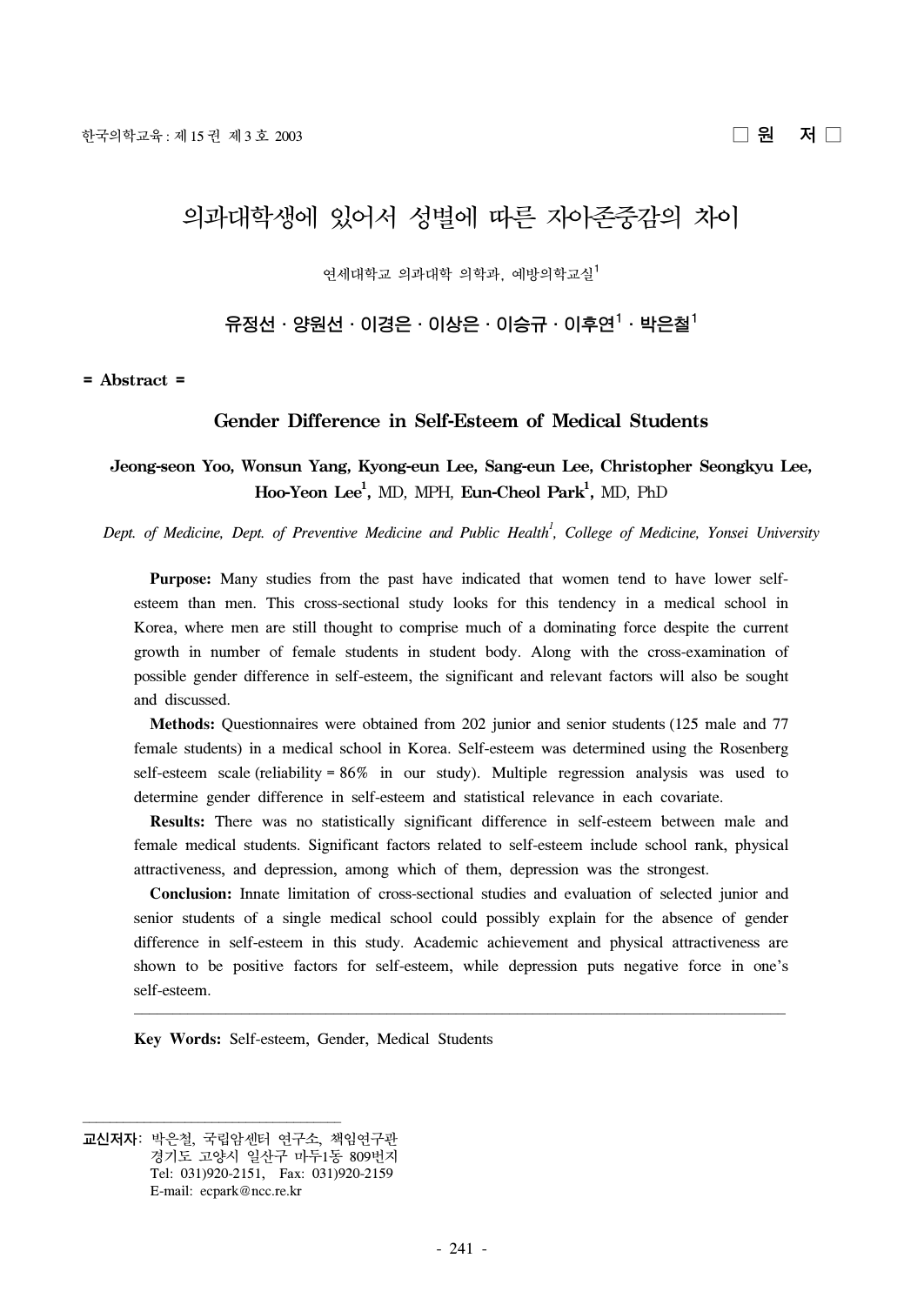## 서 론

 자아존중감 (self-esteem)이란 개인적으로 그 스스 로가 자기를 유능하고, 중요하고, 성공적이고, 가치 있다고 믿는 정도이다. 즉, 우리의 자아개념과 연관 된 개인적인 가치감으로서, 자아개념보다 평가적인 뜻을 내포하고 있는 개념으로 간주된다.

 자아존중감은 본인과 타인에 대해 느끼고, 선택하고, 행동하는 방식에 영향을 미친다. Rosenberg (1965)에 따르면 사람은 자신을 '좋은' (good enough) 또는 '좋지 않은' (not good enough) 것으로 평가하고, 계 속적으로 자신을 '좋지 않은' 것으로 평가하는 사람 은 정서적 갈등을 겪게 되고 장애적인 행동을 야기 하게 된다고 한다. 역으로 말하면, 자아존중감이 높 을 때 긍정적이고 적극적인 사고 방식으로 건강하 게 생활할 수 있다는 뜻이다. 그러므로 다수의 연구 자들이 자아존중감 형성에 영향을 주는 요인에 대 해 다양한 연구를 해왔다.

 그 중에서도 성별에 따른 자아존중감 차이에 대 한 연구 (Meddin, 1986; O'brien, 1991; Tiggerman & Rothblum, 1998; Kling et al, 1999; Quatman, 2001) 에서는 많은 경우 남성보다 여성에서 자아존중감이 낮게 측정되었다고 보고하였다. 이러한 결과가 나오 게 된 이유로 첫째, 성역할의 남녀차를 들 수 있다. 성역할이 남성에서는 자아존중감을 높이지만, 여성 에서는 자아존중감을 낮추는 방향으로 작용한다. 둘 째, 관계 형성에 있어 남녀의 지향점이 다르다는 점 이다. 남성은 또래 집단 속에서 뛰어난 사람이 되려 하는 반면, 여성은 많은 것을 공유하려는 경향이 있 기 때문이다. 셋째, 외모에 대한 문화적인 편견과 인 식이 여성에 있어서 남성에 비해 중요하게 작용한 다는 지적이 있다. 대중 매체의 영향으로 사람들이 외적인 면을 중시하게 되었고, 이러한 경향은 남성 보다 여성에서 뚜렷하다. 국내에서 청소년기 여성을 대상으로 한 연구 결과, 실제 과체중인 사람은 2.6% 밖에 되지 않으나, 78.5%가 현재보다 더 적은 체 중을 원했다. 또한 실제 체질량지수보다 자기가 인 식하는 체중문제가 자아존중감을 낮추는 요인이 되 었다.

 최근 괄목할만한 여권신장에도 불구하고, 의과대 학 혹은 병원에서 여성은 아직 소수파이며, 전공의 나 교수 선발에 있어서 남녀차별이 잔존하는 등 남 성 우위적인 보수성향은 여전히 지배적이다. 병원 밖 사회에서도 남성 의사는 1등 신랑감으로서 꼽히 는 반면, 여성 의사는 그보다 낮은 등급이 매겨지고 있다. 여자 의대생은 이로 인한 스트레스에서 완전 히 벗어날 수 없고, 자신의 능력을 제대로 발휘할 수 없는 상황으로 인해 자아존중감이 낮아질 가능 성이 있다. 의대생에 있어서 남녀간의 자아존중감의 차이를 비교해보는 것은 이러한 관점에서 의미가 있을 것이다.

 따라서 이 연구에서는 2003년 7월 현재 한 의과 대학에 재학중인 본과 3, 4학년생을 대상으로 성 별에 따라 자아존중감에 차이가 있는지 알아보자 한다.

#### 대상 및 방법

#### 가. 연구 대상자

 2003년 7월, 한 대학교 의과대학 본과 3, 4학년 202명을 대상으로 구조화된 설문지를 이용하여 성 별과 자아존중감 및 그것에 영향을 미치는 변수를 조사하였다. 재적 인원 3학년 164명, 4학년 162명 중, 조사에 응한 인원은 3학년 82명, 4학년 102명이 었다.

#### 나. 조사 내용

 의과대학 본과 재학생들을 대상으로 성에 따른 자아존중감의 차이를 알아보고자 자아존중감과 이 에 영향을 미치는 일반적 변수와 우울을 조사하였다.

#### 1) 일반적 변수

 일반문항에서는 인구학적 특성 중 성별과 연령을, 사회경제학적 특성 중 학년, 성적, 교우관계, 한달 용돈, 가족 월수입을, 신체적 상태 중 키, 체중, 외모 에 대한 주관적 평가에 대해서 조사하였다. 체질량 지수는 조사된 키와 체중을 이용하여 계산하였다. 이중 체중과 신장, 한달 용돈은 조사대상자가 직접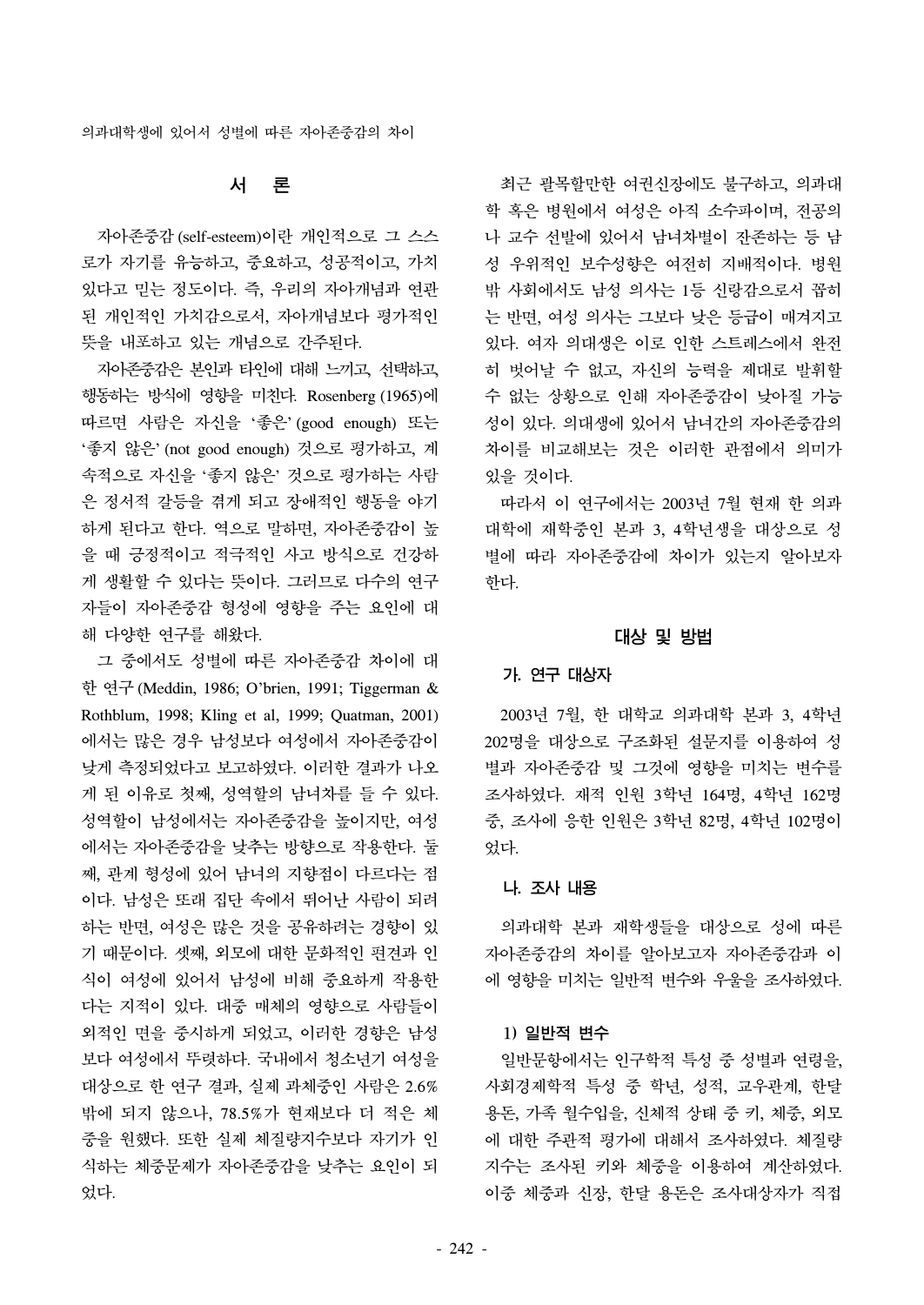| Variables                     | Male(125)        | Female(77)       | Total (202)     | p-value |
|-------------------------------|------------------|------------------|-----------------|---------|
| Age                           | $25.49 \pm 2.15$ | $24.96 \pm 1.66$ | $25.29 \pm 2.0$ | 0.067   |
| Grade 3rd year                | 48 (38.4)        | 34(44.2)         | 82 (40.6)       | 0.419   |
| 4th year                      | 77 (61.6)        | 43 (55.8)        | 120 (59.4)      |         |
| Marriage/Couple couple        | 67(53.6)         | 42 (54.5)        | 109(54.0)       | 0.896   |
| single                        | 58 (46.4)        | 35(45.5)         | 93 (46.0)       |         |
| Height (cm)                   | $175.5 \pm 4.5$  | $163.3 \pm 4.4$  | $170.9 \pm 7.4$ | < .001  |
| Weight (kg)                   | $69.3 \pm 7.5$   | $49.3 \pm 4.8$   | $63.6 \pm 11.7$ | < .001  |
| BMI $(kg/m2)$                 | $22.9 \pm 2.2$   | $18.7 \pm 1.6$   | $21.5 \pm 2.8$  | < .001  |
| Physical attractiveness*      | 18(14.4)         | 8(10.4)          | 26(12.9)        | 0.408   |
| above average                 |                  |                  |                 |         |
| average                       | 107(85.6)        | 69 (89.6)        | 176(87.1)       |         |
| $Depression^*$                | $18.1 \pm 7.6$   | $19.2 \pm 8.7$   | $18.5 \pm 8.0$  | 0.336   |
| Monthly allowance (10,000won) | $45.4 \pm 20.3$  | $50.3 \pm 44.1$  | $47.3 \pm 31.5$ | 0.365   |
| Family income (10,000won)     | 10(8.7)          | 2(2.9)           | 12(6.5)         | 0.003   |
| 100                           |                  |                  |                 |         |
| $100 - 249$                   | 19(16.5)         | 9(12.9)          | 28(15.1)        |         |
| $250 - 399$                   | 42 $(36.5)$      | 12(17.1)         | 54 (29.2)       |         |
| $400 - 599$                   | 26(22.6)         | 26(37.1)         | 52 $(28.1)$     |         |
| >600                          | 18(15.7)         | 21 (30.0)        | 39(21.1)        |         |
| School rank upper 1/3         | 15(12.0)         | 18(23.7)         | 33(16.4)        | 0.001   |
| middle $1/3$                  | 71 (56.8)        | 50 (64.8)        | 121 (60.2)      |         |
| lower $1/3$                   | 39 (31.2)        | 8(10.5)          | 47 (23.4)       |         |
| Peer relationship very good   | 6(4.8)           | 4(5.2)           | 10(5.0)         | 0.420   |
| good                          | 61(48.8)         | 43 (55.8)        | 104(51.5)       |         |
| moderate                      | 51 (40.8)        | 29(37.7)         | 80 (39.5)       |         |
| Bad / very bad                | 7(5.6)           | 1(1.3)           | 8(4.0)          |         |

**Table** Ⅰ**.** General Characteristics of Study Population (unit: %, Mean±SD)

\* Qestionee were asked to subjectively judge their own physical attractiveness.

† CES-Depression scale was used ranging from 0-60 with 60 indicating the highest score possible; Depression is present if score  $\geq 16$  (Cronbach alpha=0.89)

기입하도록 하였으며, 그 이외의 항목들은 제시된 보기에서 선택하도록 하였다. 성적은 상위 1/3, 중위 1/3, 하위 1/3 중 하나를 외모에 대한 주관적 평가는 평균, 평균이상 중 하나를 선택하도록 하였다. 교우 관계는 매우좋음, 좋음, 보통, 나쁨 혹은 매우 나쁨 의 네 가지 항목 중 하나를 선택하도록 하였다. 가 족 월수입은 100만원 미만, 100만원 이상에서 250 만원 미만, 250만원 이상에서 400만원 미만, 400만 원 이상에서 600만원 미만, 600만원 이상으로 나누 어 조사하였다.

## 2) 자아존중감

 자아존중감 측정은 미국 메릴랜드대학교 사회학 과 교수인 Dr. Rosenberg (1965)가 고안한 Rosenberg 의 자아존중감 척도 (Rosenberg Self-Esteem Scale) 을 이용하였다. Rosenberg의 자아존중감 척도는 10 개 문항으로 이루어져 있으며 문항 1, 2, 4, 6, 7번에 서는 정말 그렇다=3, 대체로 그렇다=2, 대체로 그렇 지 않다=1, 거의 그렇지 않다=0점으로 점수를 매기 고 반대로, 문항 3, 5, 8, 9, 10번에서는 정말 그렇다 =0, 대체로 그렇다=1, 대체로 그렇지 않다=2, 거의 그렇지 않다=3점으로 점수를 부여하였다. 이 척도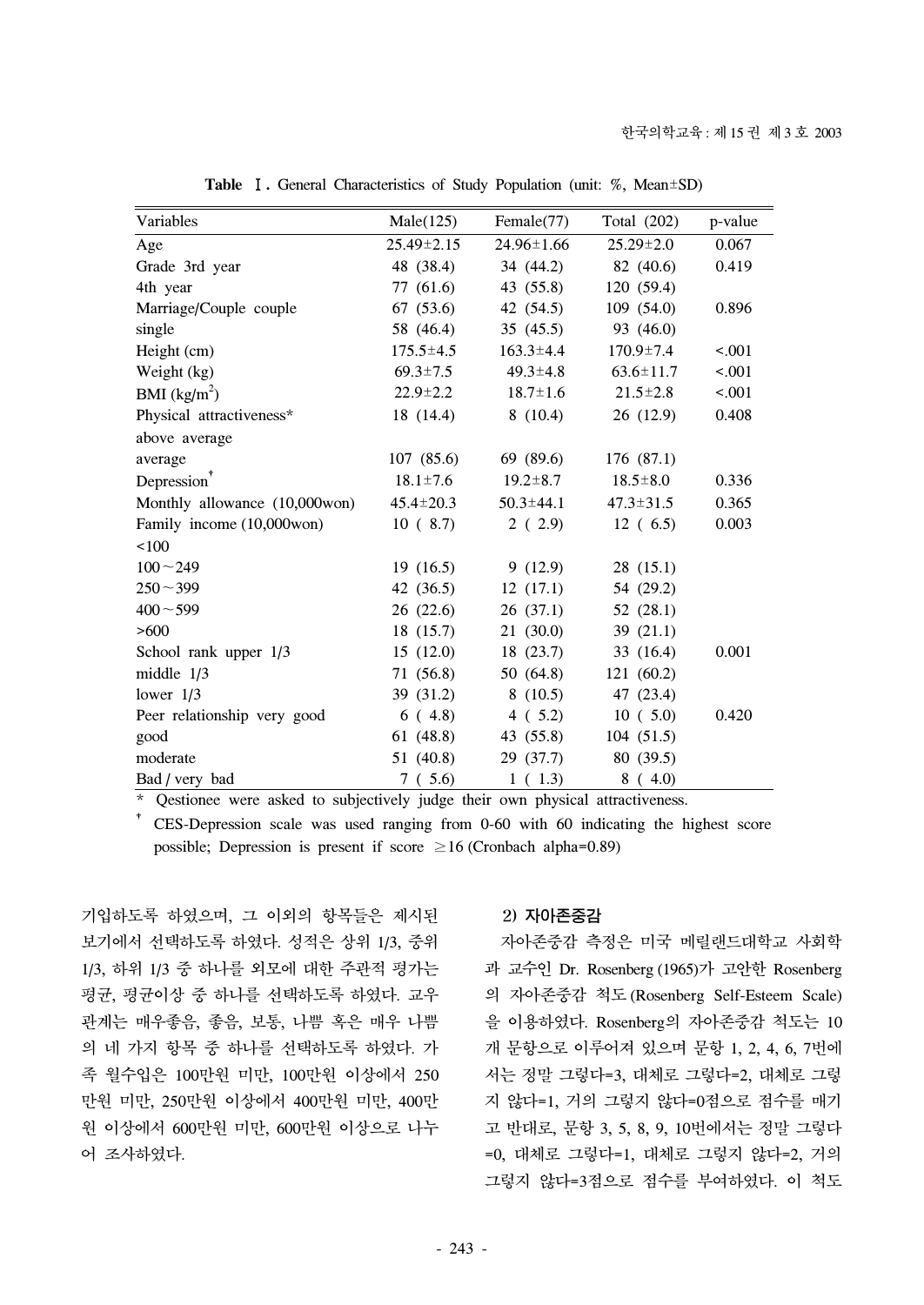|     |                                                              | Male (125)         | Female (77)        | P-value |
|-----|--------------------------------------------------------------|--------------------|--------------------|---------|
|     | 1. I feel that I'm a person of worth, at                     | $2.336 \pm 0.6469$ | $2.208 \pm 0.6947$ | 0.185   |
|     | least on an equal plane with others.                         |                    |                    |         |
| 2.  | I feel that I have a number of good                          | 2.256±0.6945       | $2.221 \pm 0.5287$ | 0.721   |
|     | qualities.                                                   |                    |                    |         |
| 3.  | All in all, I am inclined to feel that I $2.224 \pm 0.8019$  |                    | $2.286 \pm 0.8088$ | 0.597   |
|     | am a failure.*                                               |                    |                    |         |
|     | 4. I am able to do things as well as most $2.224 \pm 0.5215$ |                    | $2.169 \pm 0.6156$ | 0.497   |
|     | other people.                                                |                    |                    |         |
|     | 5. I feel I do not have much to be proud                     | 1.968±0.8418       | $1.870 \pm 0.8327$ | 0.421   |
|     | $of.*$                                                       |                    |                    |         |
| 6.  | I take a positive attitude toward myself.                    | $2.208 \pm 0.6130$ | $1.974 \pm 0.6878$ | 0.013   |
| 7.  | On the whole, I am satisfied with                            | $2.128 \pm 0.6836$ | $1.909 \pm 0.7640$ | 0.036   |
|     | myself.                                                      |                    |                    |         |
| 8.  | I wish I could have more respect for                         | 1.240±0.8072       | $1.078 \pm 0.6441$ | 0.137   |
|     | myself.*                                                     |                    |                    |         |
| 9.  | I certainly feel useless at times.*                          | $2.128 \pm 0.7929$ | $1.935 \pm 0.8482$ | 0.104   |
| 10. | At times I think I am no good at all.*                       | $2.176 \pm 0.8986$ | $1.987 \pm 0.9527$ | 0.158   |
|     | Total                                                        | $2.001 \pm 0.4939$ | $1.851 \pm 0.4950$ | 0.082   |

**Table** Ⅱ**.** Rosenberg Self-esteem Scale Analysis

Cronbach alpha = 0.86

The scale ranges from 0-30, with 30 indicating the highest score possible.

10 items are answered on a four point scale ranging from strongly agree to strongly disagree.

For items 1,2,4,6,7, strongly agree = 3, agree = 2, disagree=1, strongly disagree =  $0$ 

For items  $3,5,8,9,10$  with  $*$ , which are reversed in valence, strongly agree = 0, agree=1, disagree=2, strongly disagree=3.

에 따르면 자아존중감은 최저 0점에서 최고 30점 사이의 값을 갖게 되며, 자아존중감이 높을수록 그 값이 커진다.

## 3) 우울 (depression)

 우울여부 측정은 CES-D 척도 (Center for Epidemiologic Studies Depression scale)로 측정하였다. CES-D 척도는 우울증후군의 역학적 연구를 위해 Radloff (1977)가 개발한 도구로서, 총 20문항으로 되어 있다. 각 문항마다 0~3점까지의 4점 척도로 되어 있고, 최저 0점에서 최고 60점을 얻을 수 있다. 총점이 16점 이상이면 우울이 있다고 판정하였다.

## 다. 분석 방법

이번 연구의 통계적 검정은 PC-SAS (version 8.01)

를 사용하였다. 연구대상자들의 일반적 특성의 평균 과 표준편차 혹은 빈도를 기술통계 분석하였고, 자 아존중감 측정을 위해 사용한 Rosenberg의 자아존 중감 척도를 각 항목별로 점수에 따라 분석하였다. 연령, 체질량지수, 한달 용돈, 우울과 자아존중감 사 이의 관계를 보기 위해 상관분석을 시행하였으며, 성별, 연애 여부, 외모에 대한 주관적 평가, 가족 월 수입, 성적, 교우관계와 자아존중감의 관계를 알아 보기 위해서 t-검증과 ANOVA를 시행하였다. 연구 대상자의 일반적 특성, 즉 연령, 한달 용돈, 가족 월 수입, 연애 여부, 체질량지수, 성적과 교우관계, 외 모에 대한 주관적 평가를 통제한 상태에서 성별과 자아존중감의 관계를 알아보기 위해서 다변량 회귀 분석을 시행하였다.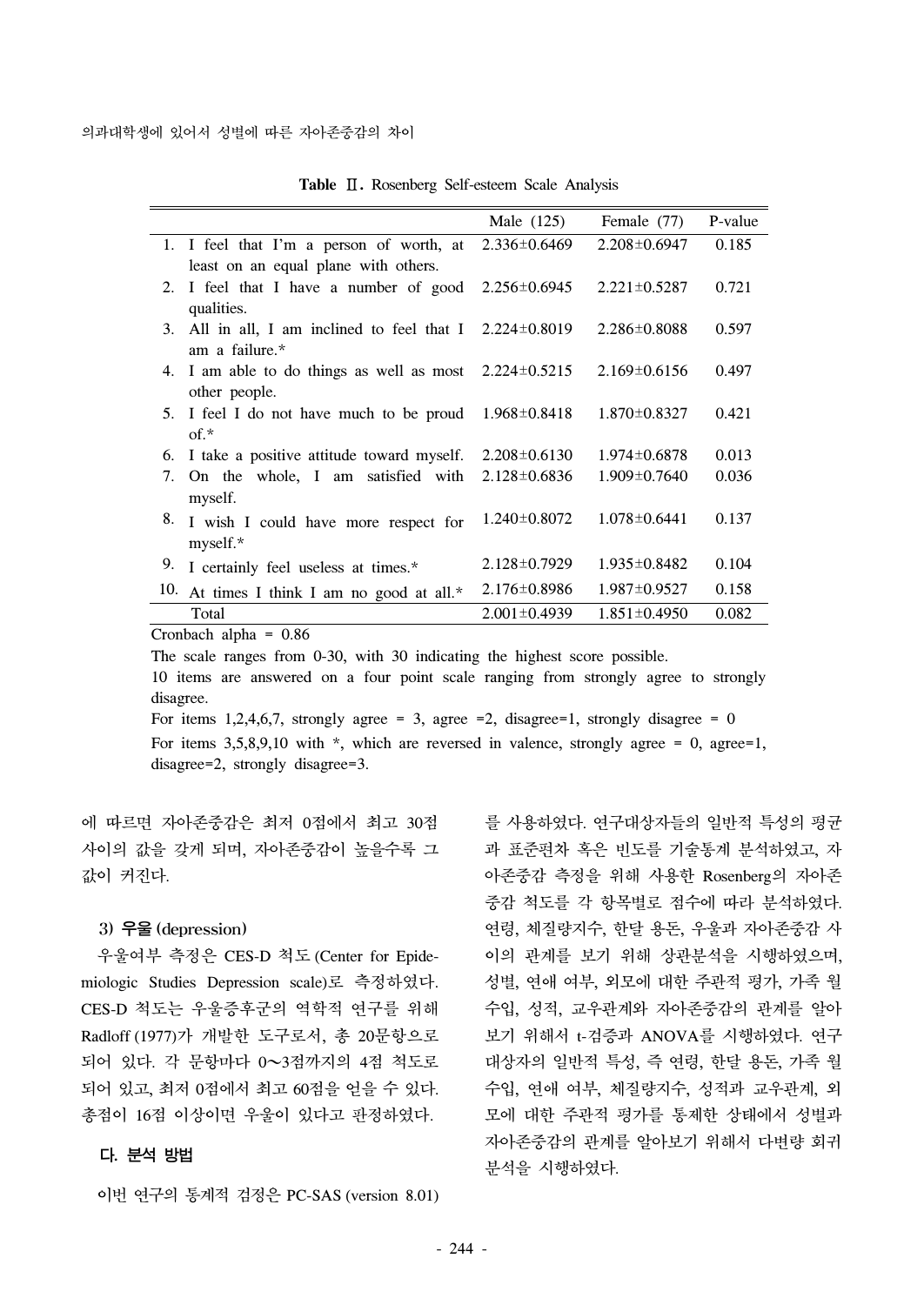| Self-esteem            | Age        | BMI       | Money     | Depression |
|------------------------|------------|-----------|-----------|------------|
|                        |            |           |           |            |
| 1.0000                 |            |           |           |            |
| $-0.0298$              | 1.0000     |           |           |            |
| $-0.02321$             | $0.2937^*$ | 1.0000    |           |            |
| $-0.06076$             | 0.1214     | $-0.0709$ | 1.0000    |            |
| $-0.2663$ <sup>*</sup> | $-0.1384$  | 0.0321    | $-0.1192$ | 1.0000     |
|                        |            |           |           |            |
| 1.0000                 |            |           |           |            |
| 0.0832                 | 1.0000     |           |           |            |
| $-0.3212*$             | 0.0108     | 1.0000    |           |            |
| $-0.0985$              | 0.1364     | $-0.0584$ | 1.0000    |            |
| $-0.6408$ <sup>*</sup> | 0.0910     | $0.3790*$ | $-0.0502$ | 1.0000     |
|                        |            |           |           |            |

**Table** Ⅲ**.** Correlation Coefficient between Self-esteem and Covariates

 $*$ p<0.05,  $*$ p<0.01,  $*$ p<0.001

## 결 과

 조사된 의과대학생들은 남자 125명과 여자 77명 으로 총 202명이었으며, 평균 연령은 남자의 경우 25.5세, 여자인 경우 25.0세이었고, 4학년이 59%이었 다(Table Ⅰ). 현재 연인이나 배우자가 있는 사람은 전체의 54%로 과반수가 넘었으며 여학생의 가족소득과 학교성적은 남학생보다 높았다. 한편, 우울은 20문항으 로 이뤄진 CES-D (Center for Epidemiological Studies- Depression) 척도에서 16점 이상인 경우 우 울증이 있다고 판단하는데, 조사 대상자들의 평균 값 이 18.5점으로 높은 우울도를 보였으며 CES-D 척도 에 대한 신뢰성은 분석결과 충분한 내적 일치도를 보였다 (Cronbach alpha=0.89).

 자존중감 측정도구로 사용한 Rosenberg의 자아존 중감 척도상 10항목의 평균 점수는 남학생의 경우 2.001점이었고, 여학생인 경우 1.851점이었다. '자신 을 좀 더 존중했으면 좋겠다'는 8번 문항에서는 남학 생의 평균점수가 1.240이었고 여학생의 경우 1.078로 가장 낮았다 (Table Ⅱ). 남학생과 여학생간에 차이 가 있는 항목으로는 '스스로에 대해 긍정적 태도를 가지고 있다'와 '전반적으로 자신에 대해 만족한다' 이며, 남학생이 여학생에 비해 높은 점수를 보였다.

 남학생의 경우 자아존중감과 우울의 상관계수는 -0.2663이었고, 연령과 체질량지수의 상관계수는 0.2937 이었으며, 여학생의 경우 자아존중감과 체질량지수 는 -0.3212, 자아존중감과 우울은 -0.6408, 체질량지 수와 우울은 0.3790이었다 (Table Ⅲ).

 자아존중감과 다른 변수간의 관계를 분석한 결과, 자신의 외모를 '보통'이라고 답한 집단과 '보통이상' 이라고 답한 집단간에만 자아존중감의 통계적 유의 한 차이가 있었는데 보통이상의 집단에서 23.6점으 로 보통의 집단의 19.9보다 컸다 (Table Ⅳ). 자아존 중감 점수는 남자가 20.9점, 여자가 19.6점으로, 남 자가 1.3점 더 높았으나 통계적으로 유의한 차이는 없었다.

 Table Ⅴ는 자아존중감에 영향을 미치는 변수를 포함한 다변량 회귀분석 결과이다. 통계적 유의성을 가진 변수는 성적과 외모에 대한 주관적 평가, 그리 고 우울이었다. 이중 우울이 통계적 유의성이 가장 높은 것으로 확인됐다. 성적의 경우 중위 1/3이 하 위 1/3에 비해 자아존중감이 1.99점 높았다. 성적이 상위 1/3인 집단은 하위 1/3에 비해 자아존중감이 2.24점이 높았다 (p-value=0.0561). 외모의 주관적 평 가를 보면 자신을 보통이라고 생각하는 사람보다 보통 이상이라고 생각하는 사람이 자존감이 2.78점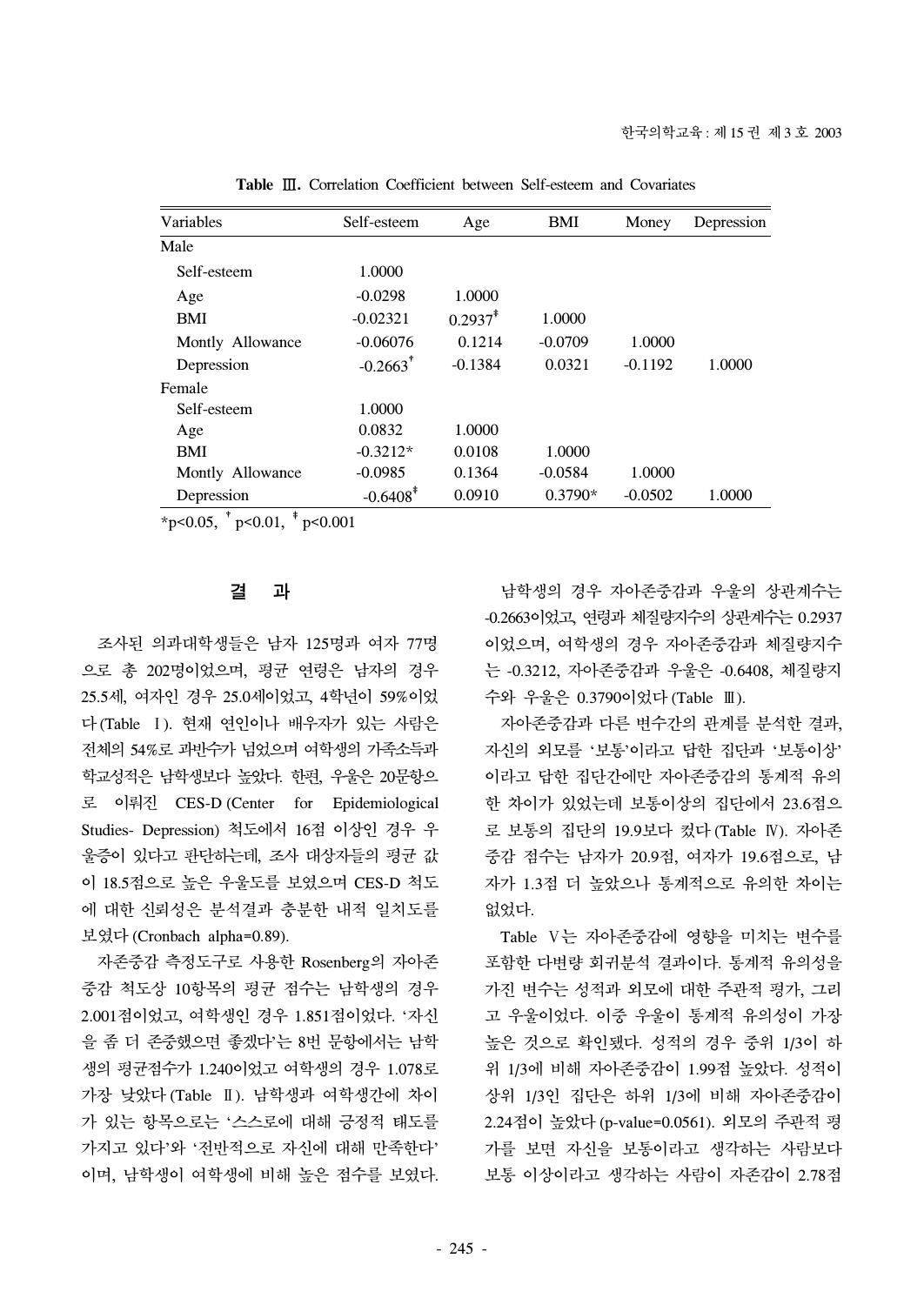의과대학생에 있어서 성별에 따른 자아존중감의 차이

| Variables               | self-esteem    | p-value |
|-------------------------|----------------|---------|
| Sex male                | $20.9 \pm 4.9$ | 0.0825  |
| female                  | $19.6 \pm 5.0$ |         |
| Marriage/Couple         |                |         |
| single                  | $19.9 \pm 5.6$ | 0.1461  |
| couple                  | $20.1 \pm 4.3$ |         |
| Physical attractiveness |                |         |
| above average           | $23.6 \pm 4.7$ | 0.0007  |
| average                 | $19.9 \pm 4.8$ |         |
| Family income <100      | $18.1 \pm 6.5$ | 0.3594  |
| 100-249                 | $19.9 \pm 6.0$ |         |
| 250-399                 | $21.2 \pm 5.3$ |         |
| 400-599                 | $20.6 \pm 4.0$ |         |
| >600                    | $20.5 \pm 4.4$ |         |
| School rank             |                | 0.5319  |
| higher $1/3$            | $21.4 \pm 4.1$ |         |
| middle1/3               | $20.2 \pm 4.6$ |         |
| lower $1/3$             | $18.7 \pm 6.1$ |         |
| Peer relationship       |                | 0.1884  |
| very good               | $24.3 \pm 4.7$ |         |
| good                    | $20.3 \pm 4.6$ |         |
| moderate                | $20.5 \pm 5.1$ |         |
| bad/very bad            | $16.4 \pm 6.0$ |         |

**Table** Ⅳ**.** Self-esteem by Covariates

높았고, p-value는 0.0052로 강한 통계적 유의성을 보였다. 우울은 CES-D 척도가 1점이 높아지면 자아 존중감이 0.21점씩 감소하였다 (p-value<0.001).

#### 고 찰

 O'Brien 등 (1991)은 남성이 여성보다 유의하게 높은 자아존중감이 있다고 보고하였다. 사회화 이론 에 따르면 여성은 남성보다 무력하고, 남성 의존적 존재라는 사고를 주입 받아 낮은 자아존중감을 갖 게 되며, 사회 구조적 이론에 따르면 여성의 사회적 역할인 가사 업무는 직접적인 보상을 받지 못하므 로, 사회적으로 고립되어 낮은 자아존중감을 갖게 된다고 한다.

 그러나 이 연구결과에서는 성에 따른 자아존중감 의 차이는 통계적으로 유의하지 않았다. 이는 이 연 구가 선행연구와 다르게 의과대학생만을 대상으로

| <b>Table V.</b> Multiple Regression Analysis of Self- |                      |  |  |
|-------------------------------------------------------|----------------------|--|--|
|                                                       | esteem by Covariates |  |  |

| Variables                     |                | Estimates    | P-value |  |
|-------------------------------|----------------|--------------|---------|--|
| <b>Sex</b>                    | males          |              |         |  |
|                               | females        | $-1.11$      | 0.2506  |  |
| Age                           |                | 0.06         | 0.7196  |  |
| School rank                   | upper $1/3$    | 2.24         | 0.0561  |  |
|                               | middle 1/3     | 1.99         | 0.0256  |  |
|                               | lower $1/3$    |              |         |  |
| Physical attractiveness       |                |              |         |  |
|                               | above average  | 2.78         | 0.0052  |  |
|                               | average        |              |         |  |
| Depression                    |                | $-0.21$      | < .0001 |  |
| BMI $(kg/m^2)$                |                | 0.02         | 0.9273  |  |
| Marriage/Couple               |                |              |         |  |
|                               | single         |              |         |  |
|                               | couple         | $-0.04$      | 0.9575  |  |
| Monthly Allowance (10,000won) |                | $-0.01$      | 0.1658  |  |
| Family Income (10,000won)     |                |              |         |  |
|                               | 100            |              |         |  |
|                               | 100-249        | 0.06         | 0.9721  |  |
|                               | 250-399        | 0.67         | 0.6601  |  |
|                               | 400-599        | 0.36         | 0.8158  |  |
|                               | >600           | $-0.11$      | 0.9429  |  |
| Peer relationship             |                |              |         |  |
|                               | very good      | 2.99         | 0.2005  |  |
|                               | good           | 1.10         | 0.5330  |  |
|                               | Moderate       | 1.56         | 0.3862  |  |
|                               | bad / very bad |              |         |  |
| Intercept                     |                | 21.25        | 0.0015  |  |
|                               |                | $R^2 = 0.28$ |         |  |

행해진 것이기 때문으로 생각된다. 의대생은 비교적 높은 교육 수준의 인구 집단이다. 교육 수준이 증가 할수록 자아존중감이 증가하므로 여자의 자아존중 감이 타집단에 비해 상대적으로 높을 수 있다. 또한 여자 의대생은 졸업 후 전문직이 보장되어 있으므 로 위에서 언급한 사회화 이론이나 사회 구조적 이 론에서 벗어나는 집단이라는 특징이 있다.

 의대생의 특성 외의 다른 요인도 작용했을 것으 로 추측할 수 있다. 연령이 증가함에 따라 자아존중 감은 증가하며, 고등학교 졸업 후에 자아존중감은 크게 증가하는 경향이 있다. 또한 성인이 되는 과정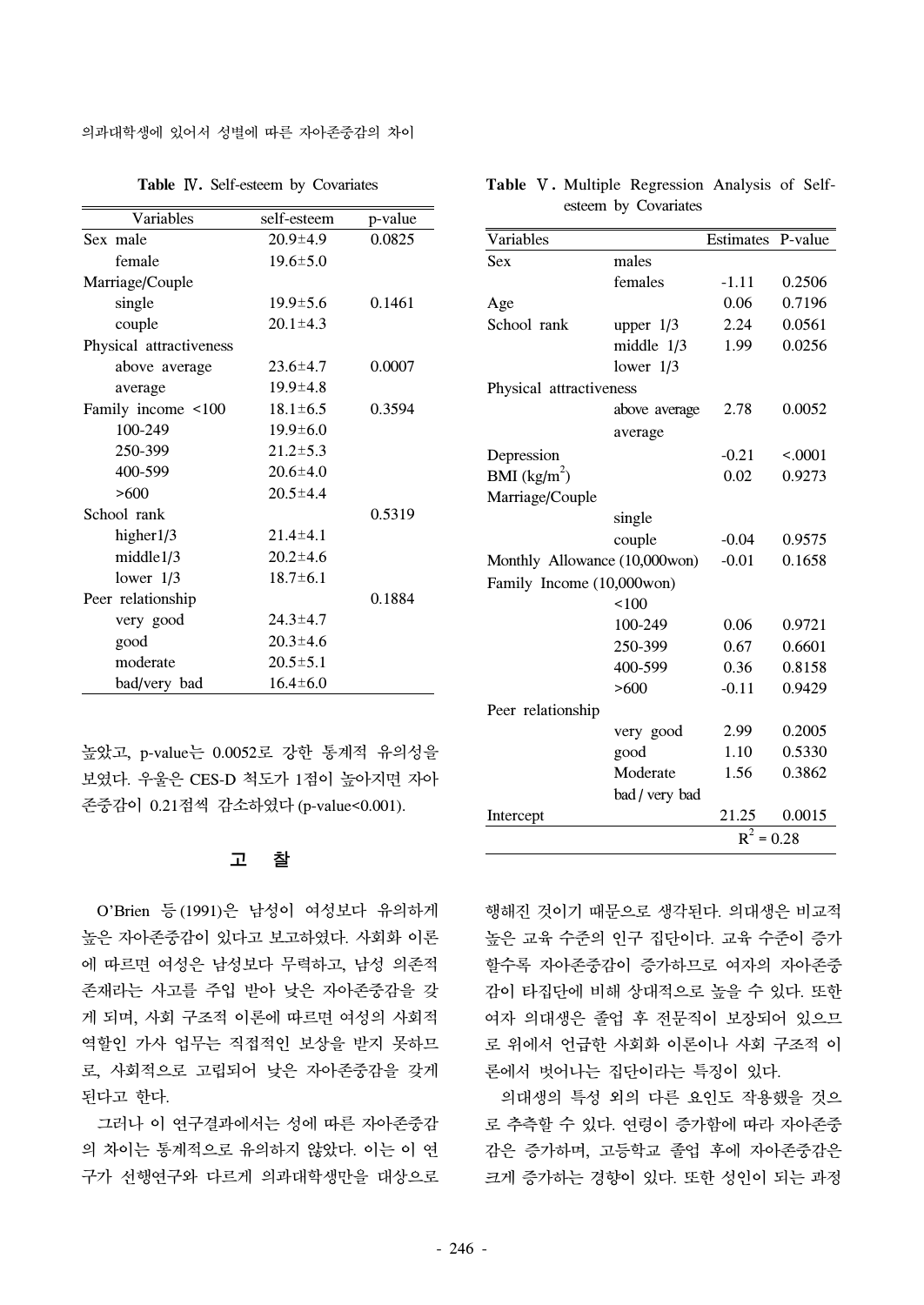에서 많은 경험을 하게 되고 점차 긍정적인 사고를 하게 된다는 주장도 있다 (Fertman & Chubb, 1992). 조사대상자의 평균연령은 25.29세, 표준편차 2.0세 로 모두 20대 중반에 해당한다. 즉, 전반적으로 자 아존중감이 높은 집단이 선택되었기 때문에, 성별에 따른 차이가 잘 보이지 않았을 가능성이 있다.

 비만한 사람에서 정신적 증상이나 정신병리학적 인 측면, 또는 개인적 성격 등은 정상인 사람과 유 의한 차이가 없다 (Casch & Prunzinsky, 1990; Kim & Kim, 2001; Friedman, 2002). 그러나 이러한 비만 한 사람 중 특정 집단, 예를 들어 체중 감량 치료를 받고자 하는 사람, 또는 체중으로 인한 스트레스성 폭식에 시달리는 사람에서는 우울증과 낮은 자아존 중감을 보이는 경향이 있다. 이러한 결과는 실제 비 만도보다 스스로 자신의 외형에 대해 평가하는 '신 체 이미지'가 더 중요함을 보여준다. 신체 이미지란 자신의 신체 모습과 기능에 대해 스스로 느끼는 주 관적 인식이다. 최근 들어 특히 여성에서는 마른 체 형을 선호하게 되었으며, 이에 따라 실제 객관적인 지표와 다르게 부정적인 자기 인식이 문제시되었다. 대규모 조사 결과 미국 남성의 52%와 여성의 66% 가 자신의 체중에 불만족하고 있었다. Sarwer 등 (1998)에 따르면 그 불만족도가 높아질수록 우울증 은 증가하고 자아 존중감은 감소한다. 이 연구에서 도 자아존중감과 체질량지수는 통계학적으로 유의 한 상관관계가 없었으나 (p-value=0.9273), 외모에 대한 주관적 인식과는 강한 상관관계를 보였다 (p-value=0.0052). 이는 신체 이미지가 매개된 상황 과 그렇지 않은 상황에서 체질량지수와 자아존중감 의 상관관계 정도가 달라짐을 증명한 기존의 연구 와도 부합한다. 그러나 여성 설문답변자 77명 중 10 명이 체중을 기입하지 않았고, 신장과 체중을 직접 측정하지 않고 스스로 기입하는 형식으로 조사되었 으므로 자료의 정확성이 떨어진다. 비만에 대한 부 정적 시각으로 인해 주로 과체중인 사람이 체중을 기록하지 않거나 체중을 낮춰 기록한 경향이 있었 다면, 연구 결과가 달라질 수도 있다.

 우울과 자아존중감은 통계적으로 강한 상관성을 보였다 (p-value<0.001). 이는 두 요인이 서로 영향을 주고받기 때문인 것으로 생각된다. 즉, 우울함 때문 에 자아존중감이 낮아졌을 수 있고, 역으로 자아존 중감이 낮아져서 우울해졌을 가능성도 있다.

 자아존중감은 성취욕구의 충족여부와 관련이 있고, 학생의 경우 이는 학업성취도로 대변될 수 있다. 연 구결과 성적이 하위 1/3인 집단에 비해 중위 1/3인 집 단은 자아존중감이 유의하게 높았으나(p-value=0.0256), 성적이 상위 1/3인 집단은 경계적 유의성을 보였 다 (p-value=0.0561). 이는 성적을 등수로 하지 않고, 상중하 중 하나를 선택하는 방식으로 조사해서 생 긴 오류로 추측된다. 이론적으로는 세 집단이 각각 33% 정도로 비슷해야 하나, 상위 1/3은 16.4%, 중위 1/3은 60.2%를 각각 차지했다. 하위 1/3은 23.4%로 33%에 근접한 값을 갖는 것으로 보아, 성적이 높은 학생들이 설문에 적게 응했다기보다는, 상위 1/3과 중위 1/3의 경계선상에 위치한 학생들이 중위 1/3으 로 답했다고 보는 것이 타당할 것이다. 조사대상 학 교의 경우 본과 3학년까지는 성적을 등수가 아닌 학 점으로 고시하므로, 이러한 경향은 본과 3학년에서 더욱 두드러졌을 것으로 생각된다.

 낮은 사회경제적 상태에 있는 사람은 낮은 자아 존중감, 자신감, 자기통제 그리고 심한 냉소주의적 경향을 갖는다. 여러 가치들과 자아존중감의 관계를 조사한 결과, 연령이 증가할수록 돈을 중요하게 평 가하는 경향을 보였다. 이 연구에서는 한달 용돈과 가족의 월수입으로 조사대상자의 경제적 상태를 추 정하였다. 그러나 이 두 변수는 자아 존중감에 유의 한 영향을 주지 못했다. 이러한 결과는 의대생의 특 성상 의사라는 전문직이 보장되어 있으므로 현재의 낮은 경제상태가 자아존중감을 낮추지 못하거나, 활 동범위가 기숙사와 학교 사이로 극도로 제한되어있 는 상황에서 소비 형태에 큰 차이가 있을 수 없기 때문으로 추정된다.

 친구는 사회적 지원의 한 형태로서, 긍정적인 자 아평가에 중요한 변수로 작용하며, 아동기 후기부터 그 중요성이 부각된다. 교우관계도 자아존중감에 유 의한 영향을 미치지 못했다. 이는 아동기와 청소년 기를 대상으로 이루어진 선행연구와는 다르게, 대학 생 시기에는 자아존중감이 교우관계보다 경제력이